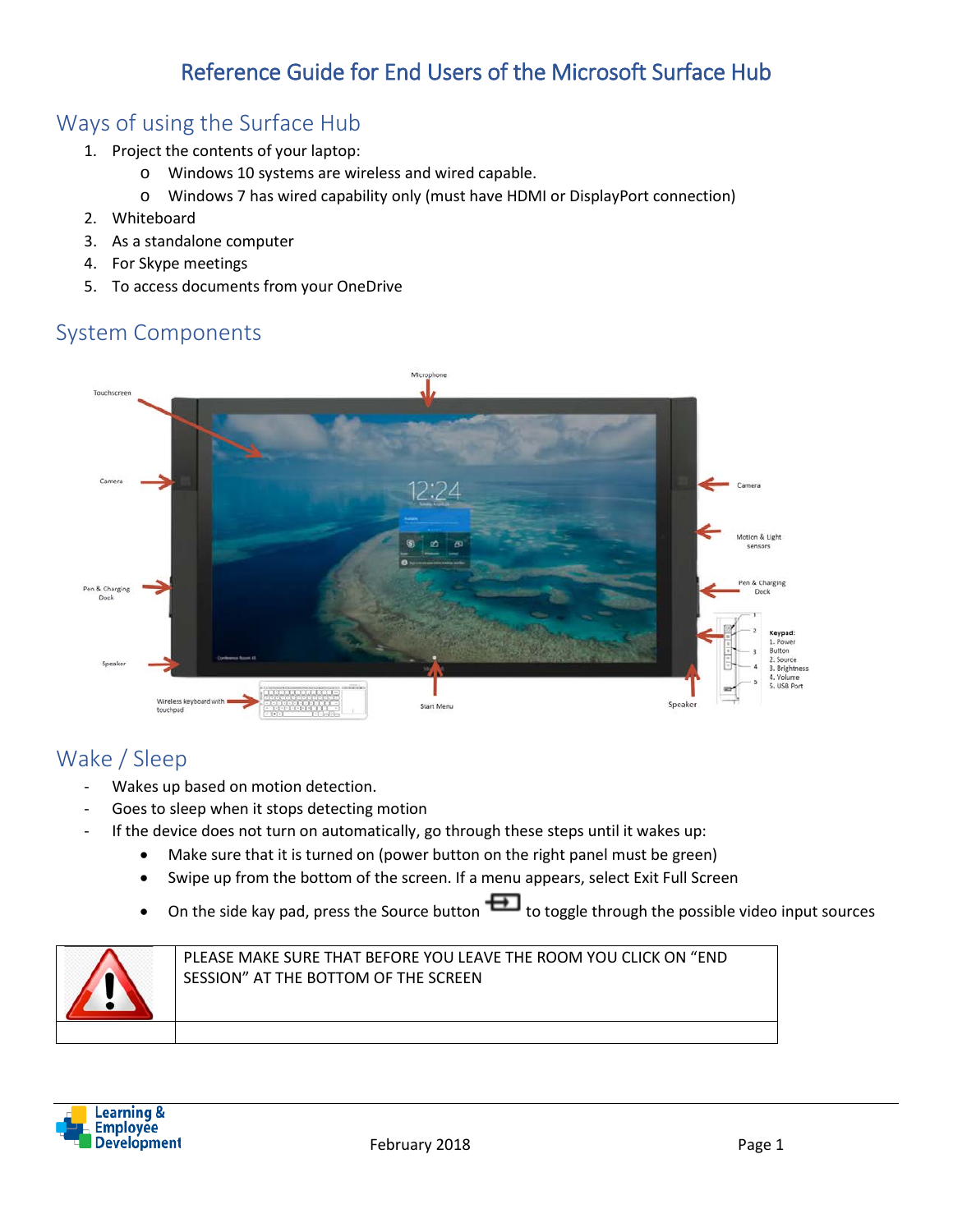# Projecting from Your Laptop

Users have the option to project their laptop screen onto the hub so that it can be viewed by a group of people. To do this, follow these steps:



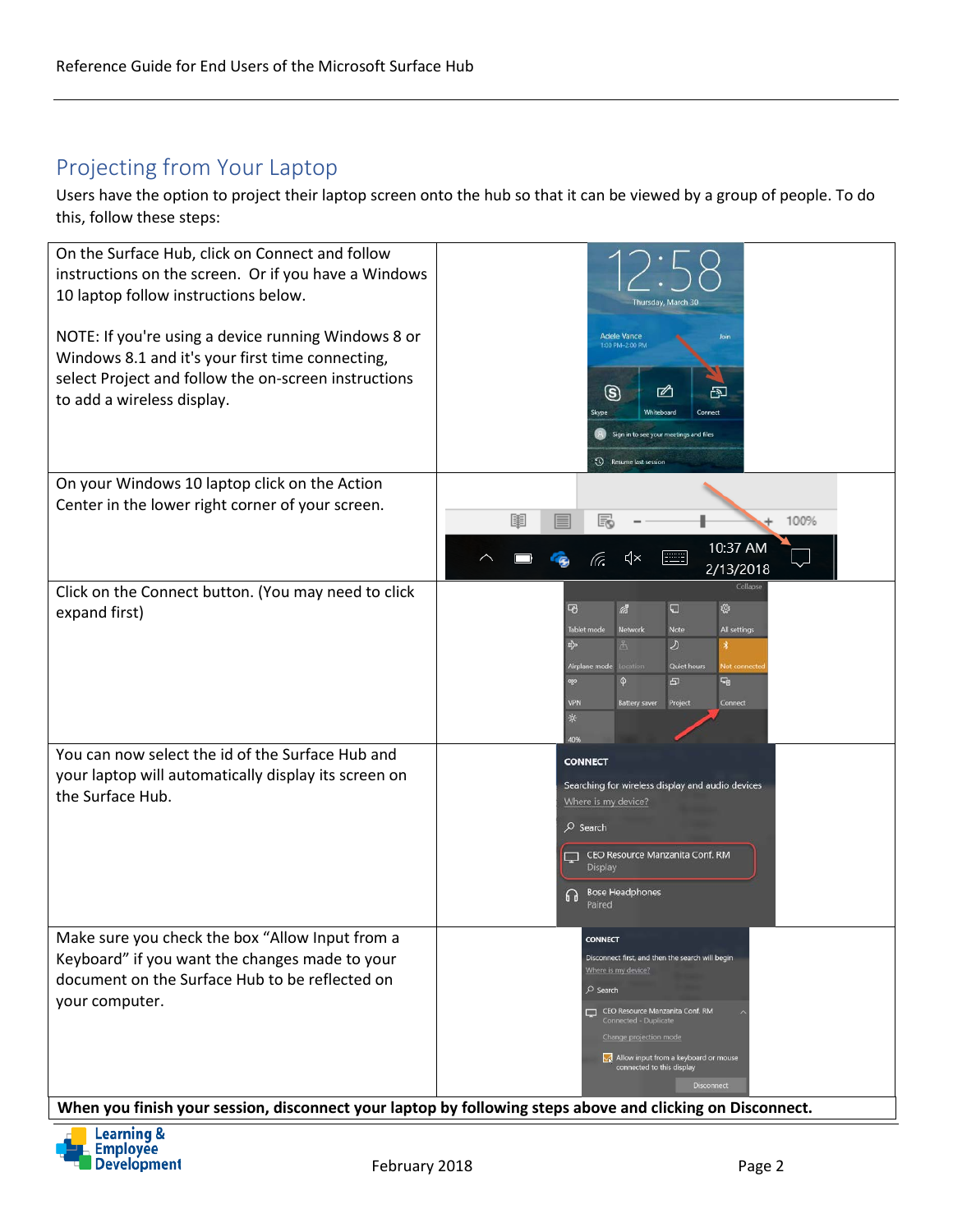## Using the Surface Hub as a Whiteboard

On the Surface Hub, click on Whiteboard or simply remove a pen from the docking station.

- Use the pens or your finger to draw.
	- To erase, flip the pen over and press it on the touchscreen like a pencil eraser. Or, select the erase button to erase with the pen tip.

The Whiteboard Menu is at the bottom of the screen.



# Using the Surface Hub for Skype Meetings

#### Scheduling a Meeting with Outlook

Schedule a meeting in Outlook like you would any other meeting. Invite the people you want to invite. Also include the following invitee:

- [CEORESOURCEMANZANITA@ceo.sccgov.](mailto:CEORESOURCEMANZANITA@ceo.sccgov.org) [org](mailto:CEORESOURCEMANZANITA@ceo.sccgov.org)
- Click on the Skype Meeting Button on the top of the screen.
- After you have sent the invitation, when you arrive in the room, the surface hub will have your meeting scheduled, and then you can begin.



⇙

Whiteboard Sign in to see your meetings and files

(S)

**3** Resume last session

 $\overline{E}$ 

Connect

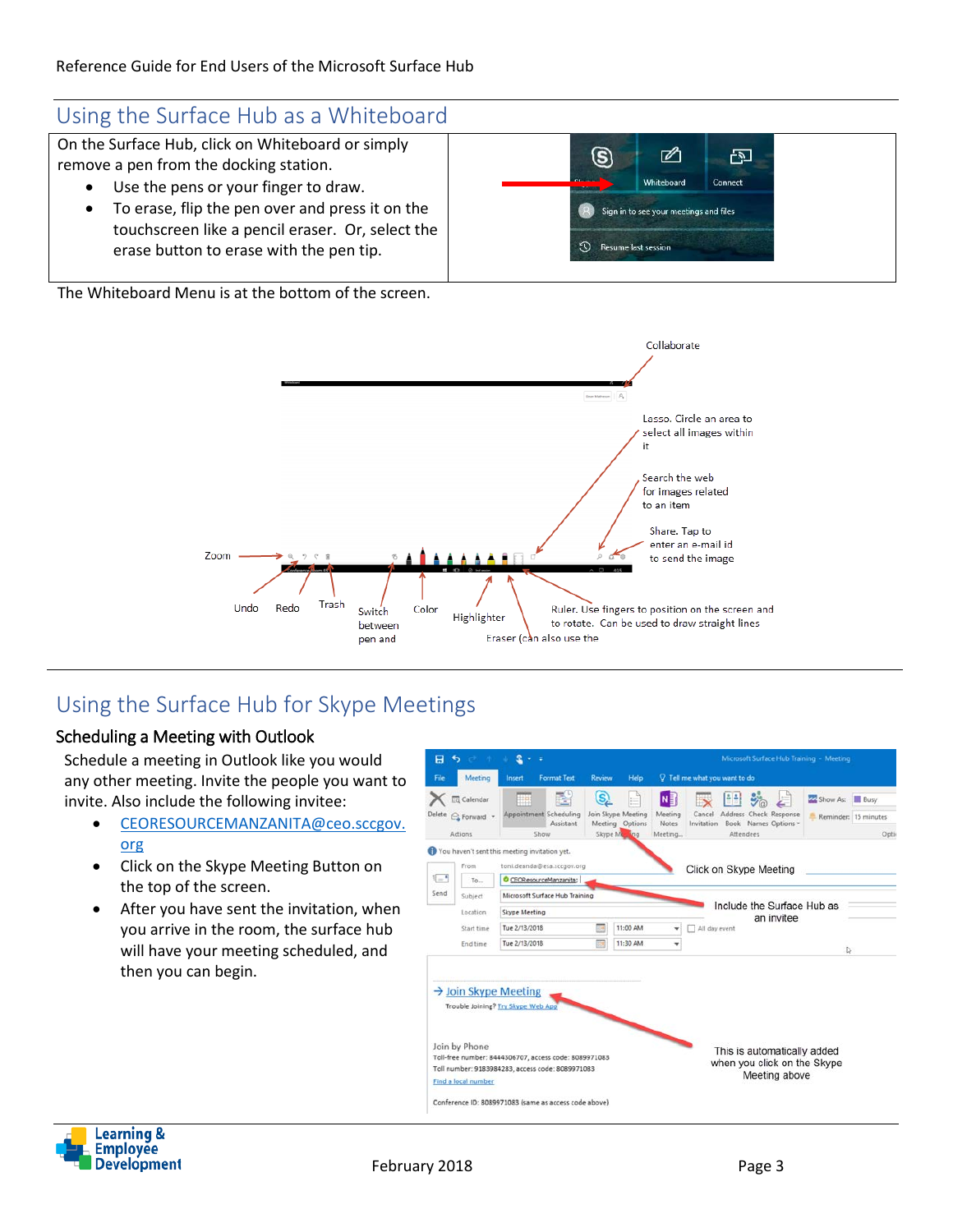#### Beginning Your Meeting

To begin your meeting tap on the blue Join button, or pick up a pen on either side.

> • The screen will automatically open to the Whiteboard, which can be drawn on with your finger or the included pens.



If you want to use the Skype function for your meeting, tap on the Skype button, or if you are already in a meeting, tap on the windows Icon at the bottom of the screen.

| Once you have clicked on Skype,<br>the hub will open to the<br>whiteboard and the Skype panel<br>will be displayed on the side. | Kovach, Kevin<br>Sign in<br>11:00 AM - 12:00 PM<br>You can join the meeting now.<br>More Options<br><b>Join</b> |  |
|---------------------------------------------------------------------------------------------------------------------------------|-----------------------------------------------------------------------------------------------------------------|--|
| Tap on the People Icon to search<br>for a user to add to the call. This<br>only applies to contacting County<br>Employees.      | Call                                                                                                            |  |
| Users can also call the Surface Hub on Skype, by searching for its name (e.g.<br>CEORESOURCEMANZANITA@ceo.sccgov.org            |                                                                                                                 |  |

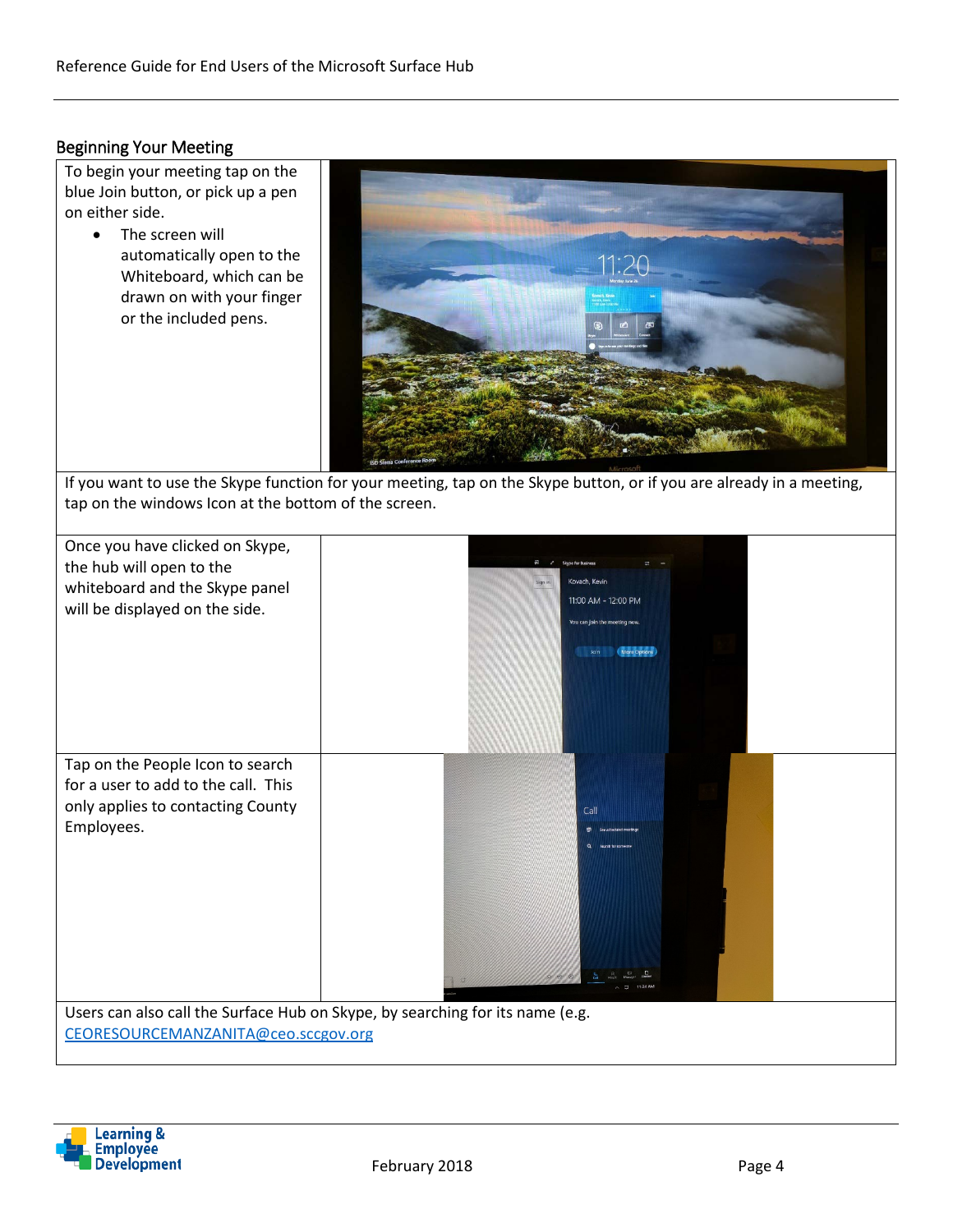### Make a call



## Using the Surface Hub as a Computer

There are many apps that are supported on the Surface Hub that may be utilized.